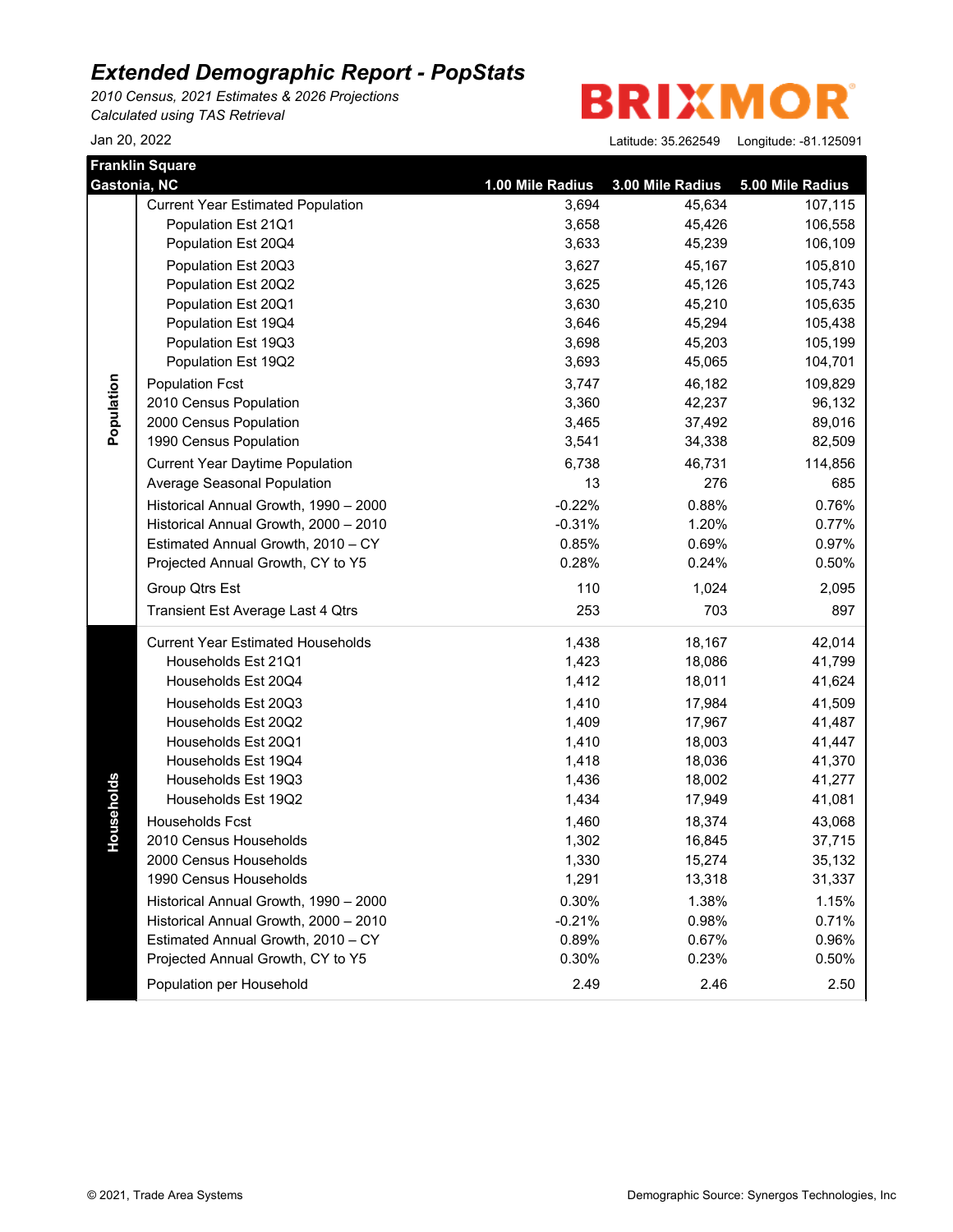*2010 Census, 2021 Estimates & 2026 Projections Calculated using TAS Retrieval*

**BRIXMOR** 

| <b>Franklin Square</b><br>Gastonia, NC        | 1.00 Mile Radius | 3.00 Mile Radius | 5.00 Mile Radius |
|-----------------------------------------------|------------------|------------------|------------------|
|                                               |                  |                  |                  |
| HH Income \$500,000 or more                   | 0.3%             | 0.5%             | 0.6%             |
| HH Income \$250,000 to \$499,999              | 0.3%             | 0.6%             | 0.7%             |
| HH Income \$200,000 to \$249,999              | 0.9%             | 1.5%             | 1.6%             |
| HH Income \$175,000 to \$199,999              | 2.4%             | 2.0%             | 2.3%             |
| HH Income \$150,000 to \$174,999              | 2.6%             | 2.9%             | 3.2%             |
| HH Income \$100,000 to 149,999                | 12.4%            | 13.0%            | 13.5%            |
| HH Income \$75,000 to 99,999                  | 18.9%            | 13.7%            | 12.7%            |
| HH Income \$50,000 to 74,999                  | 19.3%            | 19.2%            | 18.4%            |
| HH Income \$35,000 to 49,999                  | 14.4%            | 13.6%            | 14.2%            |
| HH Income \$25,000 to 34,999                  | 8.6%             | 10.2%            | 9.8%             |
| HH Income \$15,000 to 24,999                  | 8.3%             | 10.6%            | 10.4%            |
| HH Income \$0 to 14,999                       | 11.5%            | 12.0%            | 12.5%            |
| Average Household Income                      | \$69,462         | \$69,659         | \$72,069         |
| Median Household Income                       | \$58,551         | \$53,758         | \$53,645         |
| Per Capita Income                             | \$27,429         | \$28,101         | \$28,615         |
| 2000 Average HH Income                        | \$53,580         | \$50,888         | \$49,679         |
| 2000 Median HH Income                         | \$44,363         | \$41,046         | \$38,282         |
| Disposable HH Income \$500,000 or more        | #N/A             | #N/A             | #N/A             |
| Disposable HH Income \$250,000 to \$499,999   | #N/A             | #N/A             | #N/A             |
| Disposable HH Income \$200,000 to \$249,999   | #N/A             | #N/A             | #N/A             |
| Disposable HH Income \$175,000 to \$199,999   | 0%               | $1\%$            | $1\%$            |
| Disposable HH Income \$150,000 to \$174,999   | $1\%$            | $1\%$            | 2%               |
| Disposable HH Income \$100,000 to \$149,999   | 10%              | 10%              | 11%              |
| Disposable HH Income \$75,000 to \$99,999     | 16%              | 13%              | 13%              |
| Disposable HH Income \$50,000 to \$74,999     | 23%              | 19%              | 19%              |
| Disposable HH Income \$35,000 to \$49,999     | 15%              | 16%              | 16%              |
| Disposable HH Income \$25,000 to \$34,999     | 13%              | 12%              | 12%              |
| Disposable HH Income \$15,000 to \$24,999     | 9%               | 13%              | 12%              |
| Disposable HH Income \$0 to\$14,999           | 13%              | 13%              | 14%              |
| Average Disposable Income                     | 57,351           | 56,751           | 57,581           |
| Median Disposable Income                      | 50,416           | 46,422           | 46,354           |
| Householder White - Count                     | 995              | 12,191           | 28,803           |
| Median HH Income                              | \$60,121         | \$59,332         | \$60,764         |
| Average HH Income                             | \$68,030         | \$70,435         | \$71,779         |
| Householder Black or African-American - Count | 200              | 3,667            | 8,519            |
| Median HH Income                              | \$57,608         | \$42,765         | \$39,174         |
| Average HH Income                             | \$54,149         | \$48,598         | \$48,052         |
| Householder Hispanic - Count                  | 135              | 1,250            | 2,541            |
| Median HH Income                              | \$39,316         | \$38,127         | \$39,445         |
| Average HH Income                             | \$50,499         | \$50,017         | \$49,663         |
| Householder Asian or Pacific Islander - Count | 29               | 357              | 661              |
| Median HH Income                              | \$150,127        | \$82,230         | \$84,470         |
| Average HH Income                             | \$135,269        | \$93,127         | \$94,536         |
| Householder Other or Pacific Islander - Count | 79               | 701              | 1,490            |
| Median HH Income                              | \$52,590         | \$39,070         | \$38,329         |
| Average HH Income                             | \$61,544         | \$51,544         | \$51,192         |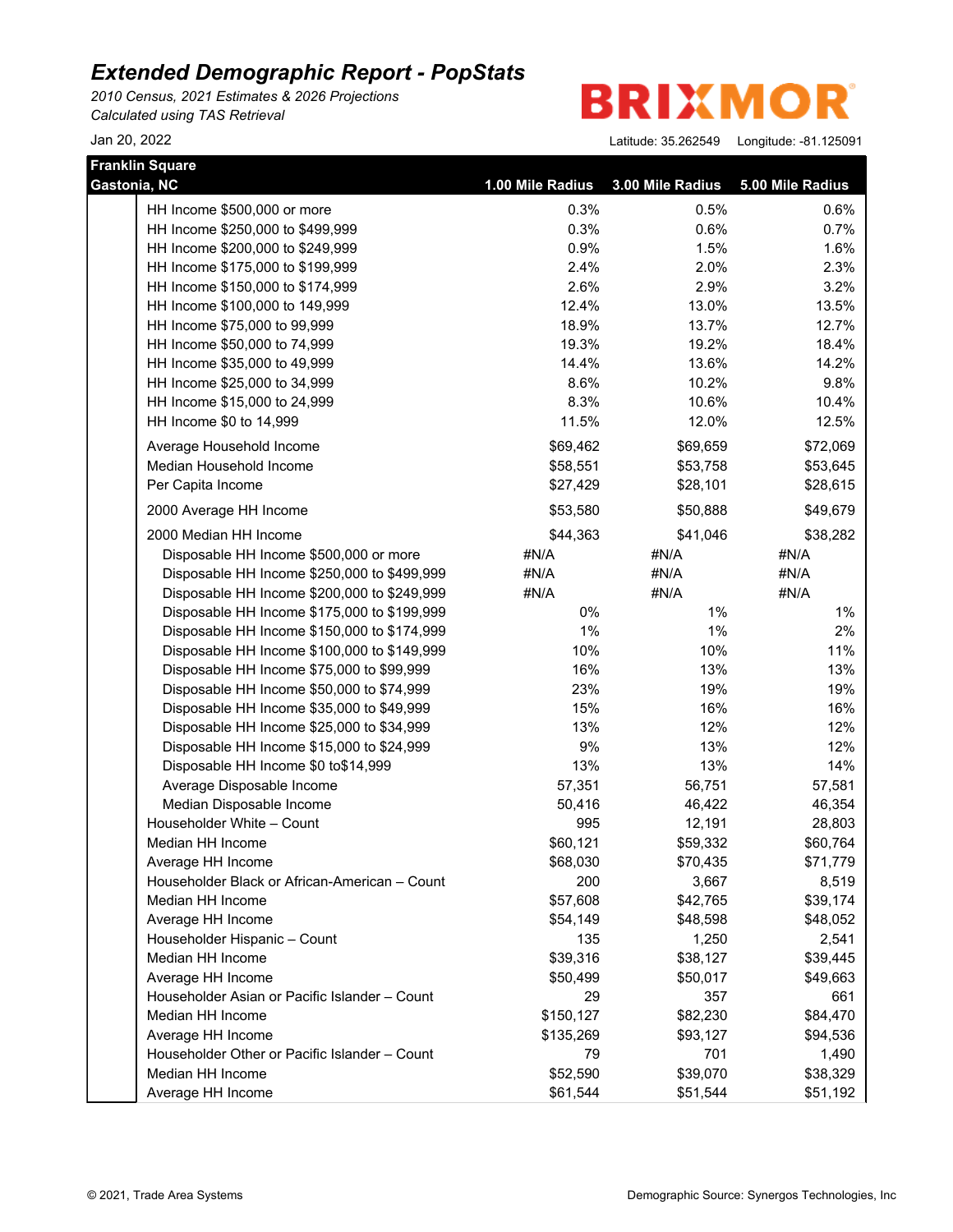*2010 Census, 2021 Estimates & 2026 Projections Calculated using TAS Retrieval*

|                           | <b>Franklin Square</b><br>Gastonia, NC | 1.00 Mile Radius | 3.00 Mile Radius | 5.00 Mile Radius |
|---------------------------|----------------------------------------|------------------|------------------|------------------|
|                           |                                        |                  |                  |                  |
| Gender                    | Male Population                        | 1,772            | 21,810           | 51,350           |
|                           | Female Population                      | 1,922            | 23,823           | 55,766           |
|                           | Count of Pop 0 to 4 years              | 221              | 2,959            | 6,626            |
|                           | Count of Pop 0 to 7 years              | 315              | 4,248            | 9,444            |
|                           | Count of Pop 5 - 13                    | 393              | 5,346            | 12,132           |
|                           | Count of Pop 14 - 18                   | 162              | 2,200            | 5,271            |
|                           | Count of Pop 19 - 22                   | 158              | 2,230            | 5,528            |
|                           | Count of Pop 22 - 25                   | 123              | 1,743            | 4,266            |
|                           | Count of Pop 25 - 29                   | 215              | 2,840            | 6,938            |
|                           | Count of Pop 30 - 34                   | 217              | 2,816            | 6,340            |
|                           | Count of Pop 35 - 39                   | 215              | 2,830            | 6,131            |
|                           | Count of Pop 40 - 44                   | 214              | 2,873            | 6,320            |
|                           | Count of Pop 45 - 59                   | 708              | 8,985            | 21,591           |
|                           | Count of Pop 60 - 74                   | 693              | 7,520            | 18,386           |
|                           | Count of Pop 75 - 84                   | 271              | 2,446            | 5,820            |
|                           | Count of Pop 85+                       | 104              | 844              | 1,768            |
|                           | % of Pop 0 to 4 years                  | 6.0%             | 6.5%             | 6.2%             |
| by Age                    | % of Pop 0 to 7 years                  | 8.5%             | 9.3%             | 8.8%             |
|                           | % of Pop 5 - 13                        | 10.6%            | 11.7%            | 11.3%            |
|                           | % of Pop 14 - 18                       | 4.4%             | 4.8%             | 4.9%             |
|                           | % of Pop 19 - 22                       | 4.3%             | 4.9%             | 5.2%             |
|                           | % of Pop 22 - 25                       | 3.3%             | 3.8%             | 4.0%             |
|                           | % of Pop 25 - 29                       | 5.8%             | 6.2%             | 6.5%             |
|                           | % of Pop 30 - 34                       | 5.9%             | 6.2%             | 5.9%             |
|                           | % of Pop 35 - 39                       | 5.8%             | 6.2%             | 5.7%             |
|                           | % of Pop 40 - 44                       | 5.8%             | 6.3%             | 5.9%             |
|                           | % of Pop 45 - 59                       | 19.2%            | 19.7%            | 20.2%            |
|                           | % of Pop 60 - 74                       | 18.8%            | 16.5%            | 17.2%            |
|                           | % of Pop 75 - 84                       | 7.3%             | 5.4%             | 5.4%             |
|                           | % of Pop 85+                           | 2.8%             | 1.8%             | 1.7%             |
|                           | Median Age                             | 43.3             | 39.7             | 40.3             |
|                           | Average Age                            | 42.6             | 39.9             | 40.2             |
|                           | % of Pop 0 to 4 years                  | 6.4%             | 6.9%             | 6.6%             |
|                           | % of Pop 5 - 13                        | 11.3%            | 12.5%            | 12.1%            |
|                           | % of Pop 14 - 18                       | 5.0%             | 5.4%             | 5.3%             |
|                           | % of Pop 19 - 22                       | 4.5%             | 5.3%             | 5.5%             |
|                           | % of Pop 22 - 25                       | 3.2%             | 3.9%             | 4.2%             |
|                           | % of Pop 25 - 29                       | 6.0%             | 6.5%             | 6.8%             |
|                           | % of Pop 30 - 34                       | 5.9%             | 6.3%             | 6.0%             |
|                           | % of Pop 35 - 39                       | 5.9%             | 6.1%             | 5.7%             |
|                           | % of Pop 40 - 44                       | 6.2%             | 6.5%             | 5.9%             |
| Male Population<br>by Age | % of Pop 45 - 59                       | 20.4%            | 19.8%            | 20.1%            |
|                           | % of Pop 75 - 84                       | 6.1%             | 4.3%             | 4.5%             |
|                           | % of Pop 60 - 74                       | 17.7%            | 15.5%            | 16.4%            |
|                           | % of Pop 85+                           | 1.5%             | 1.0%             | 0.9%             |
|                           | Median Age                             | 41.5             | 37.6             | 38.1             |
|                           | Average Age                            | 40.7             | 38.1             | 38.6             |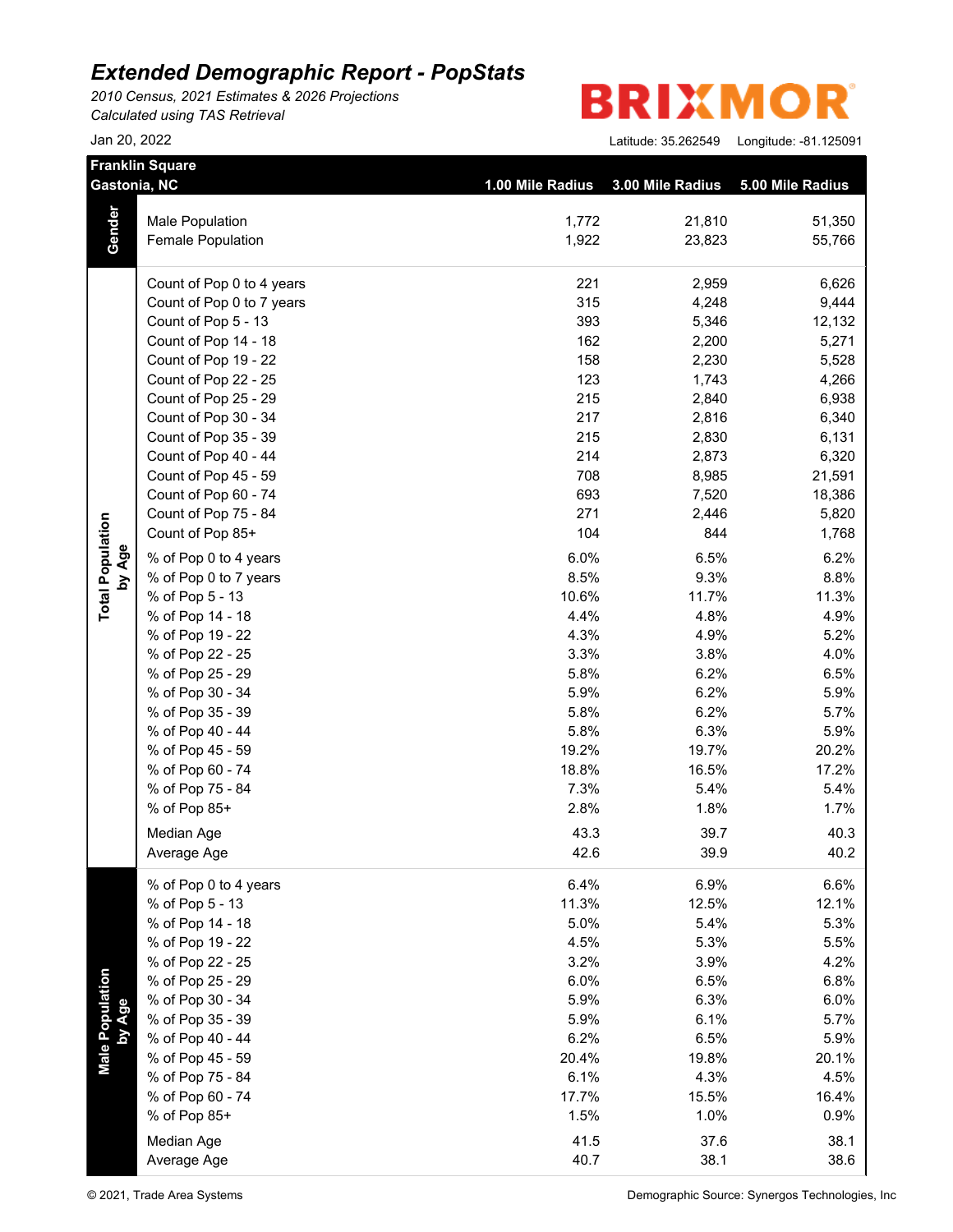*2010 Census, 2021 Estimates & 2026 Projections Calculated using TAS Retrieval*

R **BRIXMO** 

|                    | <b>Franklin Square</b><br>Gastonia, NC                               | 1.00 Mile Radius | 3.00 Mile Radius | 5.00 Mile Radius |
|--------------------|----------------------------------------------------------------------|------------------|------------------|------------------|
|                    | % of Pop 0 to 4 years                                                | 5.6%             | 6.1%             | 5.8%             |
|                    | % of Pop 5 - 13                                                      | 10.0%            | 11.0%            | 10.7%            |
|                    | % of Pop 14 - 18                                                     | 3.8%             | 4.3%             | 4.6%             |
|                    | % of Pop 19 - 22                                                     | 4.1%             | 4.5%             | 4.8%             |
|                    | % of Pop 22 - 25                                                     | 3.4%             | 3.7%             | 3.8%             |
|                    | % of Pop 25 - 29                                                     | 5.7%             | 6.0%             | 6.2%             |
| Female Population  | % of Pop 30 - 34                                                     | 5.9%             | 6.1%             | 5.8%             |
| by Age             | % of Pop 35 - 39                                                     | 5.8%             | 6.3%             | 5.7%             |
|                    | % of Pop 40 - 44                                                     | 5.4%             | 6.1%             | 5.9%             |
|                    | % of Pop 45 - 59                                                     | 18.0%            | 19.6%            | 20.3%            |
|                    | % of Pop 60 - 74                                                     | 19.7%            | 17.4%            | 17.8%            |
|                    | % of Pop 75 - 84                                                     | 8.5%             | 6.3%             | 6.3%             |
|                    | % of Pop 85+                                                         | 4.0%             | 2.7%             | 2.3%             |
|                    | Median Age                                                           | 45.3             | 41.7             | 42.2             |
|                    | Average Age                                                          | 44.3             | 41.5             | 41.7             |
|                    |                                                                      |                  |                  |                  |
|                    | Count of White                                                       | 2,649            | 32,415           | 76,867           |
|                    | Count of Black or African-American                                   | 538              | 8,807            | 21,863           |
|                    | Count of Asian or Pacific Islander                                   | 41               | 855              | 1,809            |
|                    | Count of Other races                                                 | 466              | 3,557            | 6,576            |
|                    | White                                                                | 71.7%            | 71.0%            | 71.8%            |
|                    | <b>Black or African American</b>                                     | 14.6%            | 19.3%            | 20.4%            |
|                    | Asian                                                                | 1.1%             | 1.9%             | 1.7%             |
|                    | <b>Other Races</b>                                                   | 12.6%            | 7.8%             | 6.1%             |
|                    | Speak English at Home                                                | 87.0%            | 87.1%            | 89.4%            |
|                    | Speak Spanish at Home                                                | 10.0%            | 8.9%             | 7.5%             |
|                    | Speak French or French Creole at Home                                | 0.0%             | 0.2%             | 0.2%             |
|                    | Speak German at Home                                                 | 0.0%             | 0.1%             | 0.1%             |
|                    | Speak Russian or Other Slavic Language at Hor                        | 2.5%             | 0.5%             | 0.3%             |
|                    | Speak Other Indo-European Language at Home                           | 0.2%             | 1.0%             | 0.8%             |
|                    | Speak Chinese at Home                                                | 0.0%             | 0.1%             | 0.1%             |
| Language<br>Spoken | Speak Korean at Home                                                 | 0.0%             | 0.1%             | 0.1%             |
|                    | Speak Vietnamese at Home                                             | 0.2%             | 0.2%             | 0.3%             |
|                    | Speak Other Asian Language at Home                                   | 0.0%             | $0.4\%$          | 0.3%             |
|                    | Speak Tagalog and Other Pacific Languages at                         | 0.0%             | 0.6%             | 0.4%             |
|                    | Speak Other Language at Home                                         | 0.1%             | 0.9%             | 0.5%             |
|                    | <b>Hispanic Population</b>                                           | 493              | 4,452            | 8,453            |
|                    | <b>Hispanic Population Percent</b>                                   | 13.3%            | 9.8%             | 7.9%             |
|                    | Mexican                                                              | 67.2%            | 47.4%            | 50.9%            |
|                    | Puerto Rican                                                         | 7.0%             | 16.5%            | 16.3%            |
|                    | Cuban                                                                | 1.1%             | 1.6%             | 3.1%             |
|                    | Dominican                                                            | 4.1%             | 3.7%             | 3.4%             |
|                    | <b>Central American</b>                                              | 4.1%             | 6.6%             | 7.1%             |
| Hispanic           | South American                                                       | 15.2%            | 21.5%            | 16.0%            |
|                    | <b>Other Hispanic</b>                                                | 1.2%             | 2.8%             | 3.2%             |
|                    |                                                                      |                  |                  |                  |
|                    | 2000 Hispanic Population Percent<br>1990 Hispanic Population Percent | 6%               | 4%               | 4%               |
|                    |                                                                      | 2%               | 1%               | 1%               |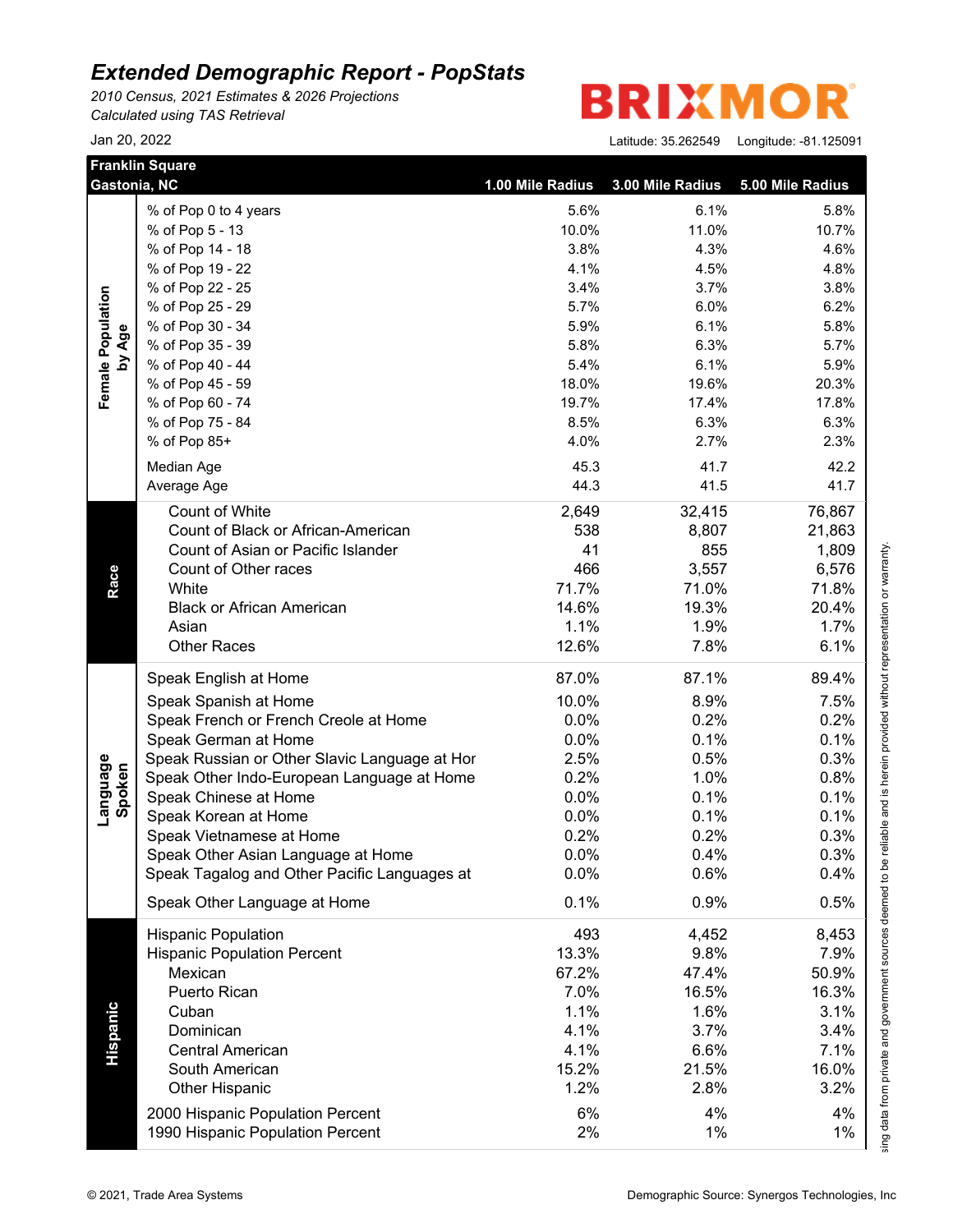*2010 Census, 2021 Estimates & 2026 Projections Calculated using TAS Retrieval*

**Franklin Square**

**BRIXMO** R

Jan 20, 2022 Latitude: 35.262549 Longitude: -81.125091

|        | This report was produced us |
|--------|-----------------------------|
|        |                             |
| Ì      |                             |
|        |                             |
|        |                             |
| )<br>I |                             |
|        |                             |

This report was produced us<br>T

|                        | American (percent of total population)     | 8.5%         | 11.7%        | 12.2%        |
|------------------------|--------------------------------------------|--------------|--------------|--------------|
|                        | American                                   | 8.1%         | 11.1%        | 11.7%        |
|                        | Native American (ie. Indian/Eskimo)        | 0.3%         | 0.5%         | 0.4%         |
|                        | Hawaiian/Pacific Islander                  | 0.1%         | 0.0%         | 0.0%         |
|                        | Asian (percent of total population)        | 1.1%         | 1.9%         | 1.7%         |
|                        | Chinese                                    | 0.3%         | 0.2%         | 0.2%         |
|                        | Japanese                                   | 0.3%         | $0.0\%$      | 0.1%         |
|                        | Korean<br>South Central Asian (ie. Indian) | 0.0%<br>0.3% | 0.1%<br>0.4% | 0.1%<br>0.5% |
|                        | South East Asian (ie. Vietnamese)          | 0.2%         | 1.0%         | 0.8%         |
|                        | <b>Other Asian</b>                         | $0.0\%$      | 0.1%         | 0.1%         |
|                        | European (percent of total population)     | 29.9%        | 25.4%        | 26.1%        |
|                        | <b>British</b>                             | 7.7%         | 5.2%         | 5.2%         |
|                        | Dutch<br>French                            | 0.8%<br>1.0% | 0.7%<br>0.8% | 0.7%<br>0.8% |
|                        | German                                     | 6.8%         | 6.2%         | 6.0%         |
|                        | Italian                                    | 1.1%         | 1.2%         | 1.3%         |
|                        | Polish                                     | 1.5%         | 0.5%         | 0.6%         |
|                        | Scandinavian<br>Scotch/Irish               | 0.4%<br>8.8% | 0.5%<br>8.7% | 0.6%<br>8.9% |
|                        | Other European (ie. Greek/Russian)         | 1.8%         | 1.7%         | 2.1%         |
|                        | Middle Eastern                             | 0.1%         | 0.2%         | 0.2%         |
|                        | <b>Other Ancestry</b>                      | 23.2%        | 25.8%        | 26.0%        |
|                        | <b>Unclassified Ancestry</b>               | 23.9%        | 25.2%        | 26.0%        |
|                        | Adult Population (25 Years or Older)       | 2,637        | 31,155       | 73,293       |
|                        | Elementary (0 to 8)                        | 5.5%         | 5.2%         | 5.0%         |
|                        | Some High School (9 to 11)                 | 7.3%         | 9.2%         | 10.5%        |
| Education<br>(Age 25+) | High School Graduate (12)                  | 33.3%        | 29.6%        | 29.1%        |
|                        | Some College (13 to 16)                    | 24.3%        | 22.4%        | 21.3%        |
|                        | Associates Degree Only                     | 9.4%         | 10.3%        | 10.5%        |
|                        | <b>Bachelors Degree Only</b>               | 12.9%        | 15.7%        | 16.2%        |
|                        | <b>Graduate Degree</b>                     | 7.4%         | 7.7%         | 7.5%         |
|                        | % College (4+)                             | 20.2%        | 23.4%        | 23.7%        |
|                        | Total Households - count                   | 1,438        | 18,167       | 42,014       |
|                        | One Person HHs - count                     | 365          | 5,048        | 11,106       |
|                        | Family HHs - count                         | 909          | 11,865       | 27,881       |
|                        | Married Couple - count                     | 654          | 8,449        | 19,550       |
|                        | w/own children - count                     | 257          | 2,880        | 6,781        |
|                        | w/out own children - count                 | 397          | 5,569        | 12,769       |
|                        | Male Householder - count                   | 105          | 833          | 1,959        |
|                        | Female Householder - count                 | 150          | 2,583        | 6,372        |
| Household<br>Type      | Non-Family Households - count              | 165          | 1,253        | 3,026        |
|                        | 1 Person Household                         | 25.4%        | 27.8%        | 26.4%        |
|                        | 2 Person Household                         | 36.0%        | 33.6%        | 33.7%        |
|                        | 3 Person Household                         | 16.8%        | 17.4%        | 17.8%        |
|                        | 4 Person Household                         | 12.5%        | 12.6%        | 13.1%        |
|                        | 5 Person Household                         | 6.0%         | 5.5%         | 5.6%         |
|                        | 6 Person Household                         | 2.3%         | 2.0%         | 2.1%         |
|                        | 7+ Person Household                        | 1.1%         | 1.1%         | 1.2%         |
|                        | % Households With Children                 | 26.9%        | 25.6%        | 25.7%        |

**Gastonia, NC 1.00 Mile Radius 3.00 Mile Radius 5.00 Mile Radius**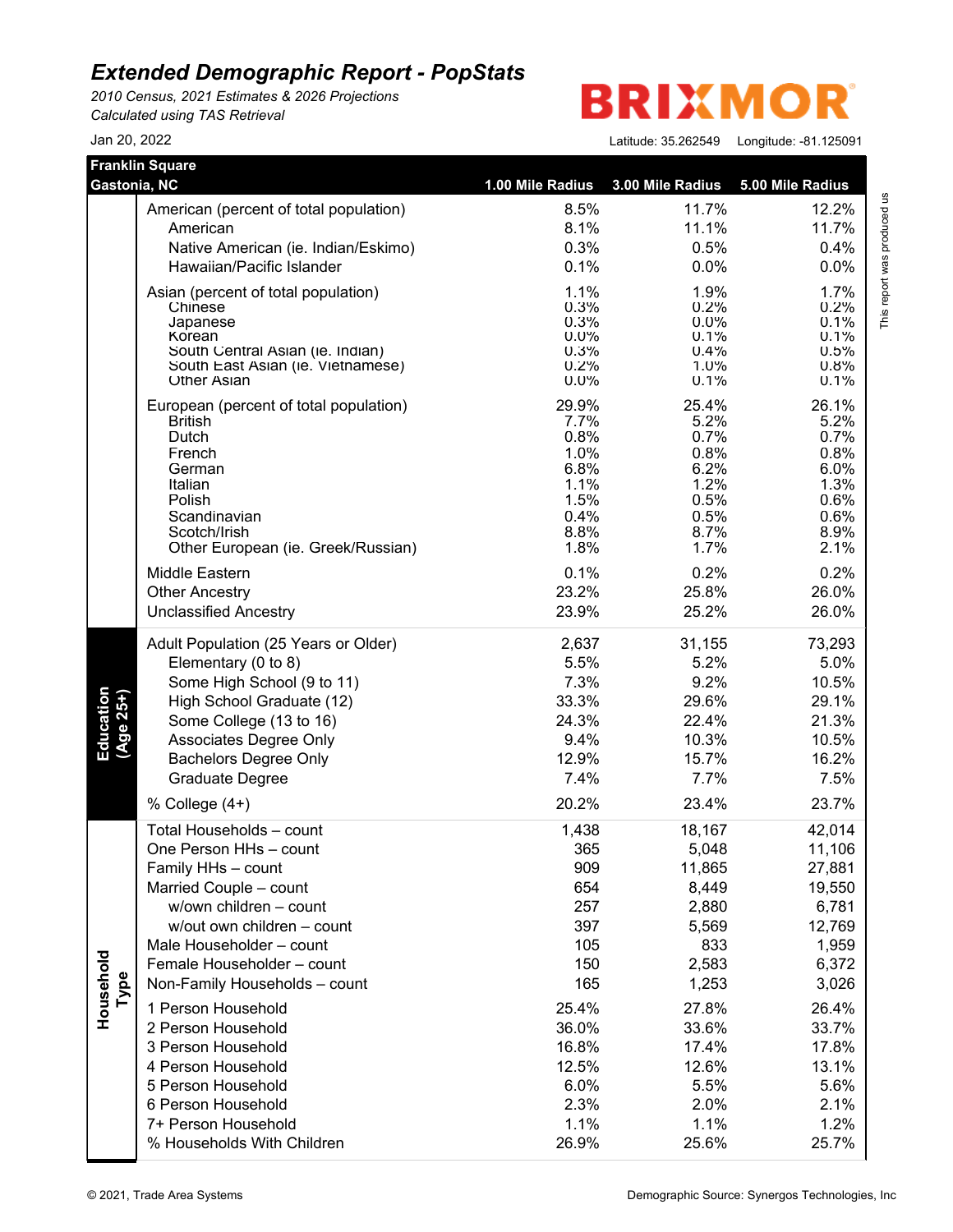*2010 Census, 2021 Estimates & 2026 Projections Calculated using TAS Retrieval*

**BRIXMO** R

| <b>Franklin Square</b>                |                                        |                  |                  |                  |
|---------------------------------------|----------------------------------------|------------------|------------------|------------------|
| Gastonia, NC                          |                                        | 1.00 Mile Radius | 3.00 Mile Radius | 5.00 Mile Radius |
|                                       | <b>Total Housing Units</b>             | 1,577            | 19,988           | 46,524           |
|                                       | <b>Owner Occupied Percent</b>          | 59.6%            | 53.6%            | 55.8%            |
|                                       | <b>Renter Occupied Percent</b>         | 31.6%            | 37.3%            | 34.5%            |
|                                       | <b>Vacant Housing Percent</b>          | 8.8%             | 9.1%             | 9.7%             |
|                                       | Total Housing Units (Census 2000)      | 1,408            | 16,311           | 37,547           |
|                                       | For Rent (Census 2000)                 | 39%              | 58%              | 46%              |
|                                       | For Sale (Census 2000)                 | 15%              | 13%              | 16%              |
|                                       | Rented or Sold, (Census 2000)          | 0%               | 4%               | 9%               |
|                                       | Seasonal (Census 2014)                 | 24%              | 4%               | 3%               |
|                                       | Other (Census 2000)                    | 26%              | 20%              | 22%              |
|                                       | Homes Built 1990 to 2000               | 6%               | 18%              | 16%              |
| Homes Built                           | Homes Built 1980 to 1989               | 16%              | 16%              | 15%              |
| By Year                               | Homes Built 1970 to 1979               | 22%              | 17%              | 17%              |
|                                       | Homes Built 1960 to 1969               | 20%              | 16%              | 16%              |
|                                       | Homes Built 1950 to 1959               | 20%              | 14%              | 15%              |
|                                       | Homes Built 1940 to 1949               | 6%               | 8%               | 9%               |
|                                       | Homes Built Before 1939                | 10%              | 10%              | 12%              |
|                                       | 1 Unit                                 | 79%              | 71%              | 75%              |
|                                       | 2 - 9 Units                            | 8%               | 14%              | 12%              |
| Structure<br>Units in                 | Greater than 10 Units                  | 8%               | 12%              | 8%               |
|                                       | <b>Mobilie Trailer</b>                 | 5%               | 3%               | 5%               |
|                                       | <b>Other Units</b>                     | 0%               | 0%               | 0%               |
|                                       | Property Value \$1,000,000 or more     | 0.4%             | 0.6%             | 0.7%             |
|                                       | Property Value \$750,000 to \$999,999  | 0.3%             | 0.5%             | 0.9%             |
|                                       | Property Value \$500,000 to \$749,999  | 1.2%             | 2.5%             | 4.3%             |
|                                       | Property Value \$400,000 to \$499,999  | 1.3%             | 3.8%             | 5.5%             |
|                                       | Property Value \$300,000, to \$399,999 | 12.4%            | 11.6%            | 12.4%            |
|                                       | Property Value \$200,000 to \$299,999  | 38.2%            | 31.0%            | 26.5%            |
| (Owner Occupied)<br><b>Home Value</b> | Property Value \$150,000 to \$199,999  | 15.4%            | 18.7%            | 16.6%            |
|                                       | Property Value \$100,000 to \$149,999  | 11.4%            | 17.0%            | 17.7%            |
|                                       | Property Value \$60,000 to \$99,999    | 10.6%            | 9.6%             | 9.3%             |
|                                       | Property Value \$40,000 to \$59,999    | 2.1%             | 1.7%             | 2.2%             |
|                                       | Property Value \$0 to \$39,999         | 6.7%             | 3.0%             | 3.5%             |
|                                       | Median Home Value                      | \$207,317        | \$199,837        | \$201,516        |
|                                       | <b>Median Rent</b>                     | \$560            | \$591            | \$554            |
|                                       | \$0 and under - percent                | 18.1%            | 18.6%            | 18.4%            |
|                                       | \$1 to \$4999 - percent                | 9.3%             | 9.6%             | 9.5%             |
|                                       | \$5k to \$9999 - percent               | 4.8%             | 4.9%             | 4.9%             |
|                                       | \$10k to \$24999 - percent             | 6.6%             | 6.7%             | 6.6%             |
|                                       | \$25k to \$49999 - percent             | 6.9%             | 6.9%             | 6.9%             |
| per Household<br>Wealth               | \$50k to \$99999 - percent             | 10.4%            | 10.3%            | 10.3%            |
|                                       | \$100k to \$249999 - percent           | 18.0%            | 17.7%            | 17.7%            |
|                                       | \$250k to \$499999 - percent           | 12.6%            | 12.4%            | 12.4%            |
|                                       | \$500k+ - percent                      | 13.2%            | 13.0%            | 13.1%            |
|                                       | Median HH Wealth                       | \$70,623         | \$66,196         | \$67,491         |
|                                       | Avg HH Wealth                          | \$223,176        | \$219,713        | \$221,141        |
|                                       |                                        |                  |                  |                  |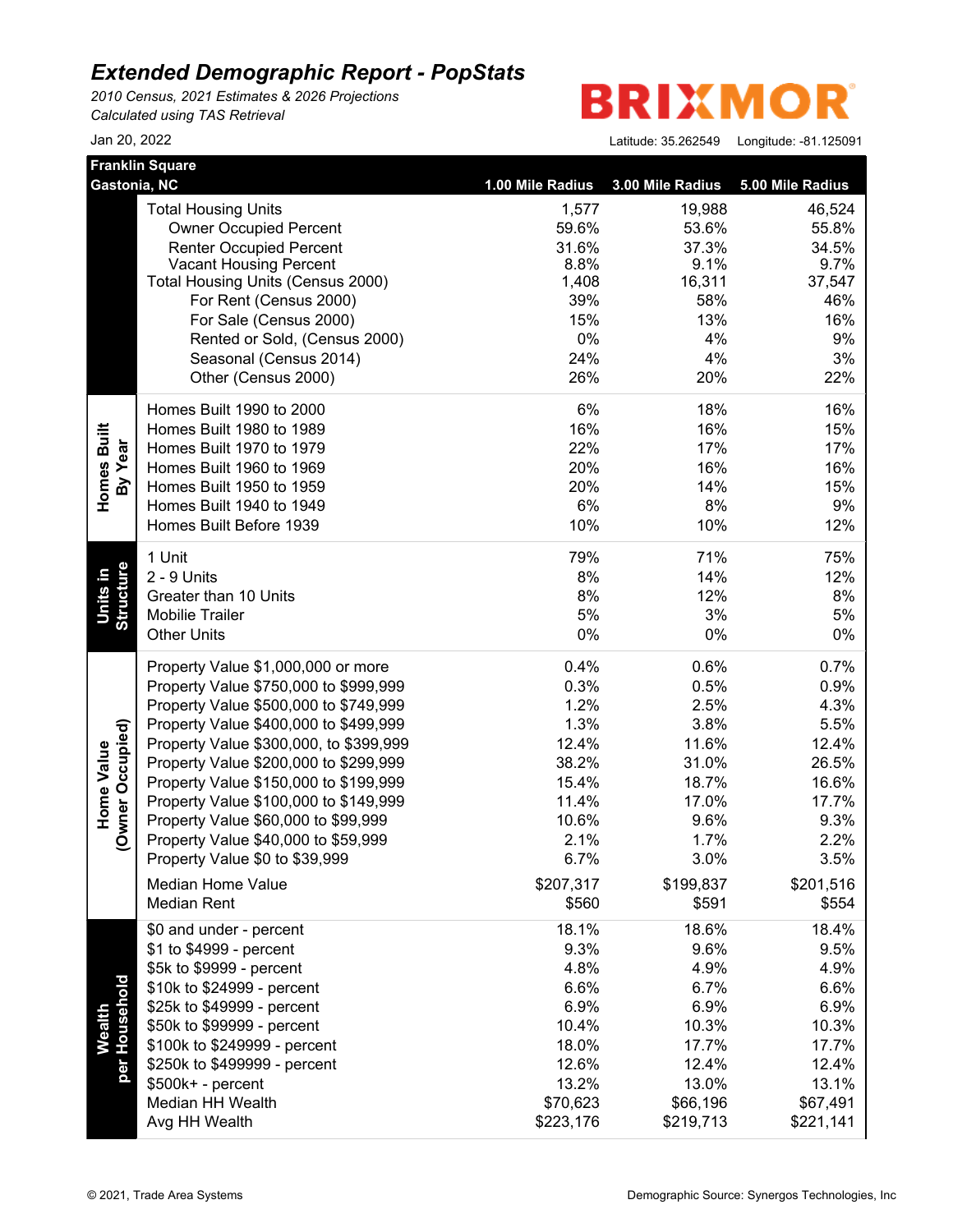*2010 Census, 2021 Estimates & 2026 Projections Calculated using TAS Retrieval*

#### **BRIXMO** R

|                              | <b>Franklin Square</b><br>Gastonia, NC                               | 1.00 Mile Radius | 3.00 Mile Radius | 5.00 Mile Radius |
|------------------------------|----------------------------------------------------------------------|------------------|------------------|------------------|
| Economic                     |                                                                      |                  |                  |                  |
| Viability                    | <b>Economic Viability Local</b><br><b>Economic Viability Indexed</b> | 273<br>105       | 270<br>104       | 270<br>104       |
|                              |                                                                      |                  |                  |                  |
|                              | Employed Civilian Pop 16+ by Occupation                              | 1,840            | 22,395           | 51,498           |
|                              | Managerial/Executive                                                 | 9.8%             | 14.7%            | 14.6%            |
|                              | <b>Professional Specialty</b>                                        | 15.9%            | 16.2%            | 17.7%            |
|                              | <b>Healthcare Support</b>                                            | 4.1%             | 3.0%             | 3.3%             |
| Age 16+)                     | Sales                                                                | 8.4%             | 10.0%            | 10.0%            |
|                              | Office & Administrative Support                                      | 9.9%             | 13.1%            | 11.8%            |
| <b>Employed Civilians</b>    | <b>Protective Service</b>                                            | 1.3%             | 2.0%             | 2.0%             |
|                              | <b>Food Preperation</b>                                              | 11.5%            | 6.7%             | 5.8%             |
|                              | <b>Building Maintenance &amp; Cleaning</b>                           | 7.0%             | 3.8%             | 3.9%             |
|                              | <b>Personal Care</b>                                                 | 3.6%             | 2.4%             | 2.5%             |
|                              | Farming, Fishing, & Forestry                                         | 0.2%             | 0.2%             | 0.3%             |
|                              | Construction                                                         | 9.5%             | 8.4%             | 8.8%             |
|                              | Production & Transportation                                          | 18.8%            | 19.5%            | 19.3%            |
|                              | <b>Percent White Collar Workers</b>                                  | 48.2%            | 57.0%            | 57.5%            |
|                              | <b>Percent Blue Collar Workers</b>                                   | 51.8%            | 43.0%            | 42.5%            |
|                              | Agriculture/Mining/Construction                                      | 5.2%             | 5.0%             | 6.3%             |
|                              | Manufacturing                                                        | 16.9%            | 16.5%            | 16.8%            |
|                              | Transportation                                                       | 7.8%             | 6.5%             | 6.4%             |
|                              | Information                                                          | 0.5%             | 1.5%             | 1.8%             |
|                              | Wholesale/Retail                                                     | 12.7%            | 15.4%            | 14.8%            |
|                              | Finance, Insurance, Real Estate                                      | 8.3%             | 8.3%             | 6.6%             |
|                              | <b>Professional Services</b>                                         | 2.5%             | 3.8%             | 4.4%             |
|                              | <b>Management Services</b>                                           | 0.2%             | 0.1%             | 0.2%             |
|                              | <b>Administrative/Waste Services</b>                                 | 6.4%             | 5.0%             | 5.0%             |
|                              | <b>Educational Services</b>                                          | 13.5%            | 19.4%            | 20.0%            |
| (Employed Civilians Age 16+) | <b>Entertainment Services</b>                                        | 16.0%            | 9.4%             | 9.1%             |
|                              | <b>Other Professional Services</b>                                   | 8.0%             | 6.4%             | 5.7%             |
|                              | <b>Public Administration</b>                                         | 1.9%             | 2.7%             | 2.9%             |
|                              | Drive to Work Alone                                                  | 82.7%            | 84.7%            | 83.1%            |
|                              | Drive to Work Carpool                                                | 12.6%            | 12.1%            | 12.8%            |
|                              | Travel to Work by Public Transportation                              | 0.1%             | 0.2%             | 0.4%             |
|                              | Drive to Work on Motorcycle                                          | 0.0%             | 0.0%             | 0.0%             |
|                              | Drive to Work on Bicycle                                             | 0.0%             | 0.1%             | 0.1%             |
| Transportation<br>To Work    | Walked to Work                                                       | 1.1%             | 0.7%             | 1.3%             |
|                              | <b>Other Means</b>                                                   | 0.9%             | 0.6%             | 0.7%             |
|                              | Work at Home                                                         | 2.6%             | 1.7%             | 1.6%             |